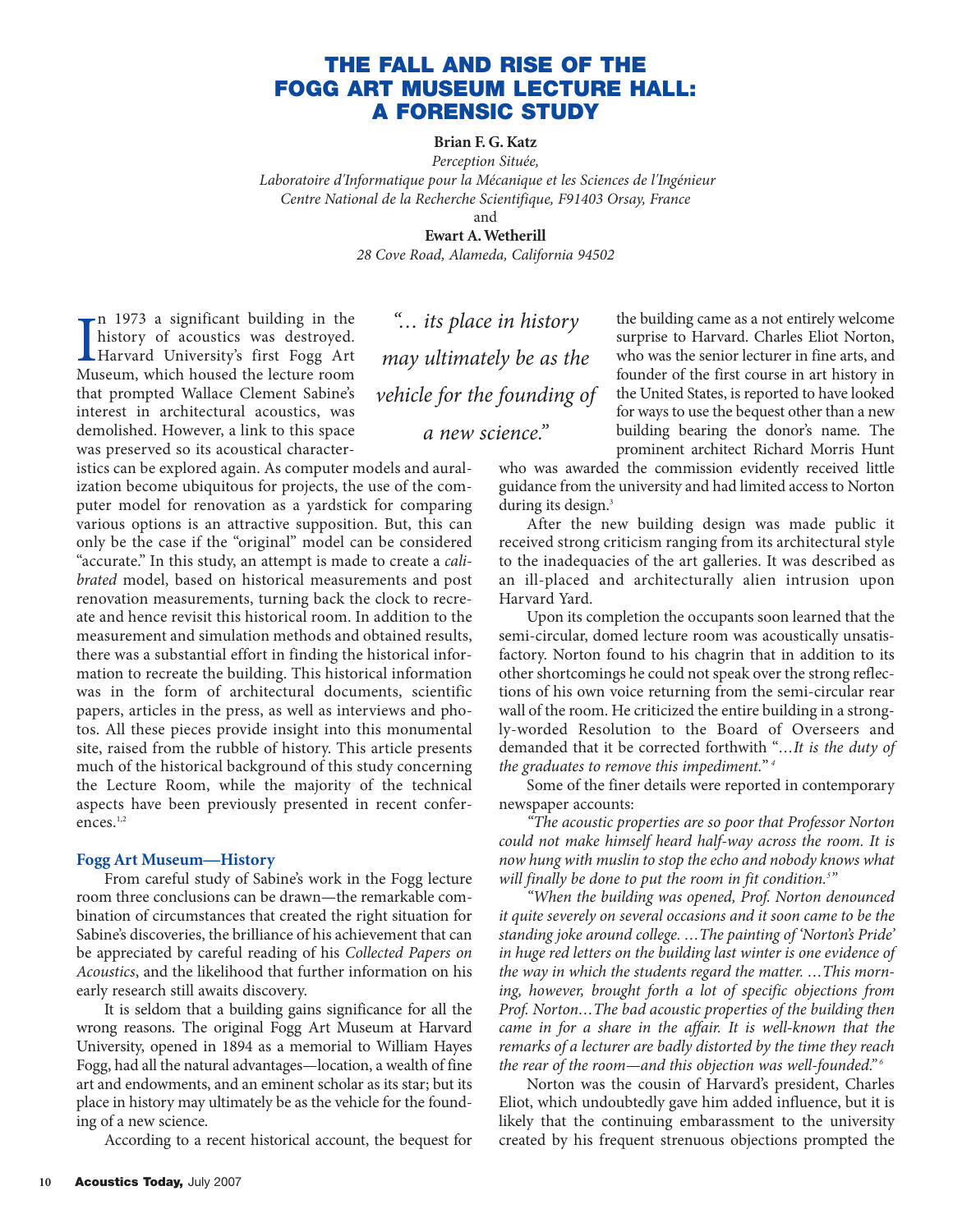decision to look for an immediate remedy. President Eliot asked the twenty-seven year old Sabine, who had just received his assistant professorship, to address the acoustics with (in Sabine's words): *"…the end in view of correcting the lecture-room which had been found impractical and abandoned as unusable." <sup>7</sup>*

Sabine's analysis of the lecture room is best described in his 1898 presentation<sup>8</sup> and in the numerous letters published in W. D. Orcutt's 1933 biography of Sabine.<sup>9</sup> Samples of his hand-written notes from his tests in the lecture room have also been published.10 Sabine's work provides the foundation for the science of room acoustics.

In addition to the difficulties of teaching by day and acoustic testing between 2:00 a.m. and 6:00 a.m., when the Harvard Square streetcars were not running, Sabine was under pressure from President Eliot to provide a solution for the lecture room, his initial task:

*"Your explanation of November 3rd about your expenditures in making the investigation which Mr. Hooper and I asked you to make is very far from being satisfactory. You have made sufficient progress to be able to prescribe for the Fogg Lecture Hall, and you are going to make that prescription." <sup>9</sup>*

Eventually Sabine prescribed acoustic treatment for the Lecture Room, stating that the room was *"…not excellent, but entirely serviceable…without serious complaint." <sup>11</sup>* Why his opinion was not shared by others is not clear, but in 1911-12 the lecture room was reduced from over 400 seats to around 200. In the words of the museum director: *"We hope for a… roof that does not leak (and) a medium-sized lecture hall instead of a large one in which you cannot hear." <sup>12</sup>*

No records have been found on the lecture room from the 1911-12 remodeling to 1927 when the new Fogg Art Museum was opened and the old building became an annex to the school of architecture. However, the drawings for the remodeling showed a new inner semi-circular wall following the column line with no sound absorbing material. This inadvertently restored the rear wall echo that Sabine had previously removed.

In 1935, the year that the Faculty of Design was established, the building was renamed Hunt Hall in honor of its architect. Around this time a layer of hair felt covered by a perforated asbestos board was installed on the lower twothirds of the inner wall. Little additional information prior to 1965, when the room was first carpeted, could be elicited either from available documents or former occupants.

In 1972 the museum was returned to the Fine Arts faculty and some inexpensive changes were made to the lecture room. On the recommendation of Professor Robert Newman, a flat canopy was added over the raised lecturer's platform and an eight foot high band of highly absorptive material was added around the semi-circular inner wall. In 1973 a student report described the acoustical changes in the following manner: Before remodeling, focused reflections from walls and ceiling created locations at which *"…the sound was reinforced making hearing very easy (assuming the speaker did not move). Conversely there were dead spots where hearing was often extremely difficult."* After the remodeling, the student report concluded that *"Having attended two class-* *es a week since these corrections were made, I can say that the hearing conditions … have been drastically improved. A speaker anywhere to the front of the room can be heard clearly throughout the hall." <sup>13</sup>*

The building was demolished in 1973 to make way for a student dormitory. So, for at least its final year, speech intelligibility in the room seemed to be relatively acceptable.

# **Acquisition of information**

Acoustic reconstruction of an historical building, especially one that is no longer standing, begins with the accumulation of documentation concerning not only the geometry but also the construction materials. The documents found describing this room span 75 years, covering the series of renovations. Documents include original publications by Sabine himself, various architectural drawings, photographs, and several acoustical measurements.

# **Sabine's papers**

In Sabine's important work, "Reverberation," the Fogg Art Museum was introduced.<sup>11</sup> His drawing is reproduced here in Fig. 1. In addition to the drawing, a number of acoustical and construction details are given, summarized in Table 1. Subsequent to the fundamental research efforts in the room, establishing the relationship between absorption and reverberation time (first in terms of theatre seating cushions, then in terms of open window area) the room was modified from its original design through the addition of an absorbing material. According to Sabine, *"…hair-felt one inch in thickness was glued to the walls in the rectangular spaces between the windows and on the recessed lunettes in the ceiling. Over this was stretched asbestos cloth, also of moderately high absorbing power…The asbestos was placed in contact with the felt, and held against it by an office-wire grating. The use of this construction was immediately successful, and it has remained untouched, the lecture room being used constantly, not merely for classes, but for public lectures and musical concerts." <sup>9</sup>*



*Fig. 1. Lecture-room, Fogg Art Museum.11*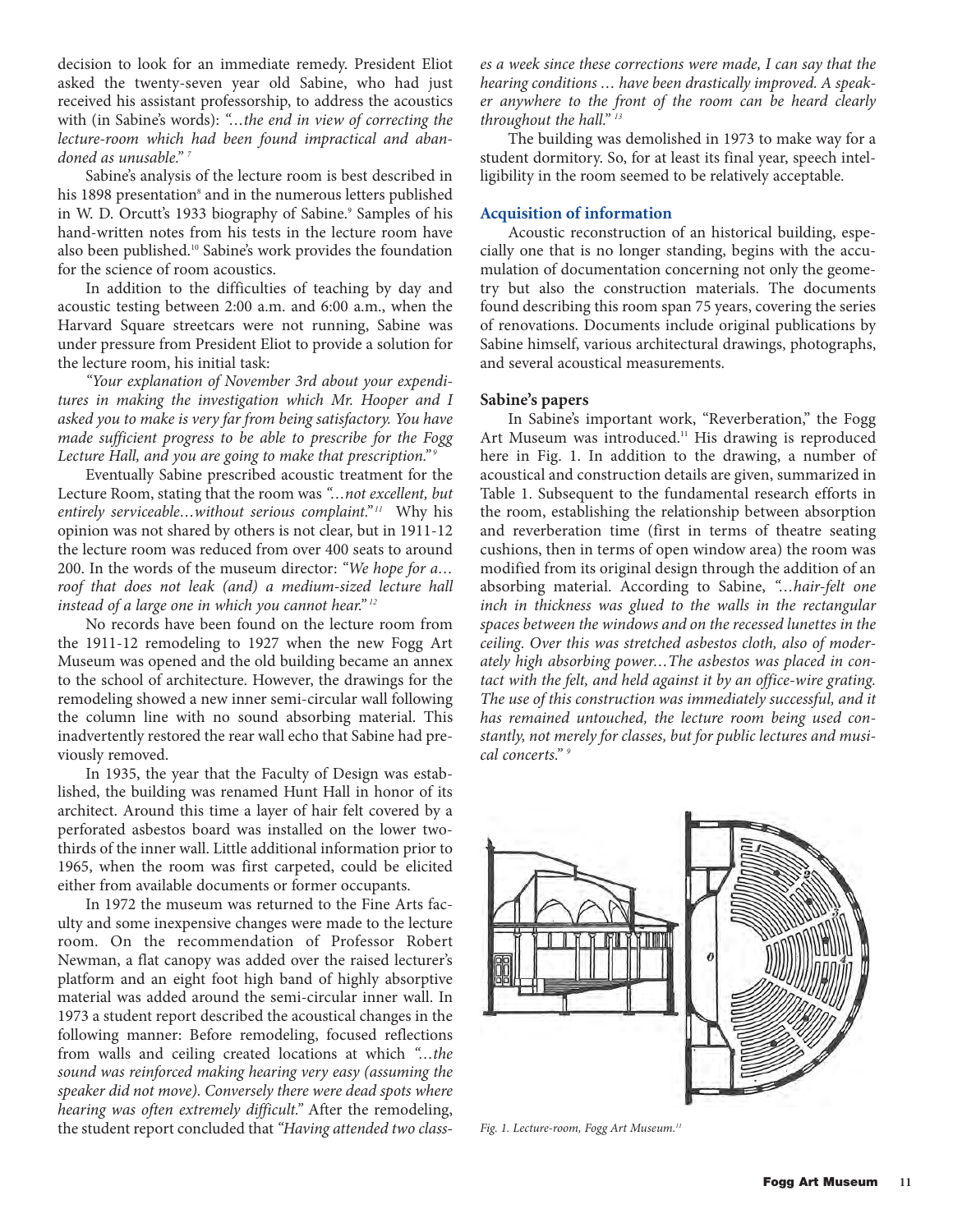| Volume                                       | $2740 \text{ m}^3$  |                |                |                                                                             |      |      |       |  |
|----------------------------------------------|---------------------|----------------|----------------|-----------------------------------------------------------------------------|------|------|-------|--|
| Reverberation Time (512 Hz)                  | $5.61$ sec          |                |                |                                                                             |      |      |       |  |
| Total abs. (open window area): room empty    | 75.5 m <sup>2</sup> |                |                |                                                                             |      |      |       |  |
| Walls, plaster on tile ( $\alpha$ at 512 Hz) |                     |                |                |                                                                             |      |      | 0.025 |  |
| Dome, plaster on lath ( $\alpha$ at 512 Hz)  |                     |                |                |                                                                             |      |      | 0.033 |  |
|                                              |                     |                |                | $\alpha$ vs. freq: 1-inch thick hair felt and Sanders Theatre seat cushion. |      |      |       |  |
| Organ Note                                   | СI                  | C <sub>2</sub> | C <sub>3</sub> | C4                                                                          | C5   | C6   | C7    |  |
| $-$ Freq (Hz)                                | 31                  | 63             | 125            | 250                                                                         | 500  | 1k   | 2k    |  |
| Felt (1 inch)                                | 0.12                | 0.14           | 0.23           | 0.54                                                                        | 0.64 | 0.56 | 0.52  |  |
| Cushion                                      | 0.24                | 0.28           | 0.39           | 0.54                                                                        | 0.59 | 0.53 | 0.46  |  |

The absorption coefficients for 1-inch felt and Sabine's seat cushions are found in two other papers, "Musical Pitch" and "Architectural Acoustics" respectively (see Table 1).<sup>11</sup> These publications provided the only reference for the original acoustical state of the room. While there are a great deal of data concerning experiments with cushions, no data were found regarding the post-treatment conditions.

## **Architectural drawings**

It was not learned until after the start of demolition that the University had no drawings of the museum prior to 1900. This discovery prompted a search, probably still incomplete, lasting three years for sources of information, including the Harvard libraries and other institutions in Boston, New York, and Philadelphia.

The first discovery of value was a single blueprint found in 1973 in the Cambridge building department comprising a plan and section showing the proposed addition of the semicircular wall separating the domed part from the lower surrounding space. Since no copier was available and material could not be taken out for copying, a pencil tracing of the blueprint became the source of plans and sections that were subsequently published.<sup>14</sup> While generally consistent with

Sabine's drawings, later investigation has confirmed some inconsistencies compared to other drawings discovered later in *Architectural Review*, August 1894 (see Fig. 2 and the discussion in the section on the "Conflict between drawings").15

Following an initial presentation in 1973, copies of the paper were sent to many people whose names had surfaced in discussions with former faculty and staff familiar with the original Fogg Art Museum, requesting any information that could be added.<sup>16</sup> It is gratifying to re-read the correspondence from librarians, retired faculty, researchers and others who were very generous with time and recollections. One person suggested a check of records at the new Fogg, where a staff member not only found a photograph of the original room but also introduced a retired professor whose student class notes from Sabine's course in architectural acoustics are now in Harvard's Pusey Library. This photo, shown in Fig. 3, was used for the proceedings' cover of the Sabine Centennial Symposium.<sup>17</sup> Some information acquired after the 1973 presentation was presented at a meeting in 1976.<sup>18</sup>

The re-examination of correspondence and notes prompted by the current study elicits distinct regret about the many questions that, in hindsight, could have been asked of several elderly correspondents from 1973 to 1976. Another



regret is that, had the dearth of information been apparent, more photographs could have been taken and interior dimensions could have been verified. However, this loss may in some ways be offset by the vastly improved communications afforded by computer resources. Samples of Sabine's original sound absorbing material should also have been saved from the rear wall and from one of the lunettes, or arched recesses, in the dome. It is hoped that continued study of the records will shed still further

*Fig. 2. Architectural section, colorized to better visualize the building structure15.*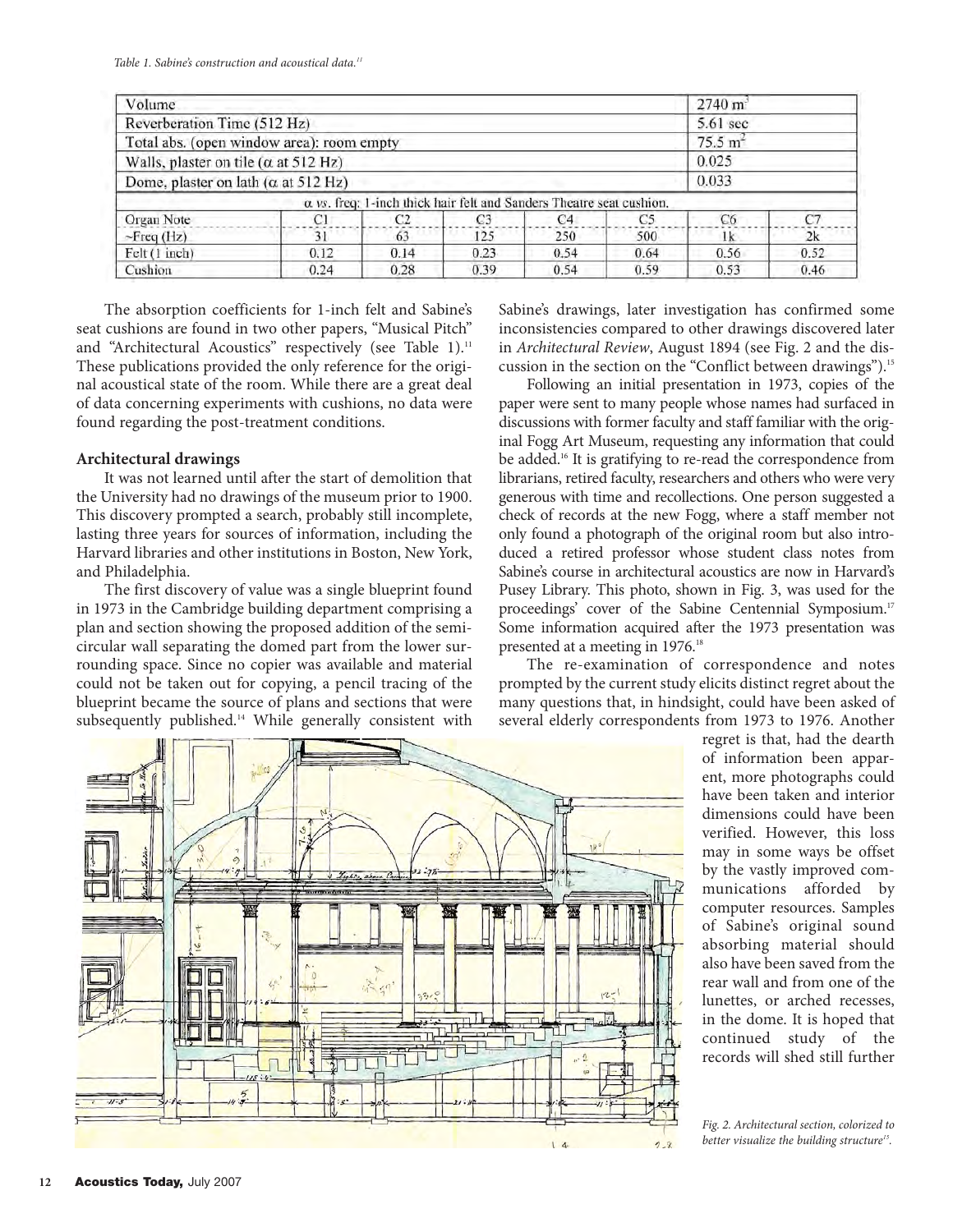

*Fig. 3. Interior photo of lecture-room after 1898. Courtesy of Fogg Art Museum, Harvard University.*

light on the Fogg Art Museum.

To summarize, the lecture room can be characterized as having gone through two architectural modifications since its completion in 1895: in 1912 (volume reduction, flat floor) and 1972 (addition of canopy). In addition, there were three purely acoustic modifications: 1898 (Sabine's acoustic treatment, partly removed in 1912), c.1930 (acoustic panels added on lower portion of rear wall) and c.1965 (floor carpeted). It is likely that successive paintings of the fabric covering in the lunettes gradually reduced their absorptive characteristics. Drawings of the various renovation stages can be found in *Architectural Acoustics*. 14

# **Acoustical measurements**

What has become a historical study of the Fogg Art Museum was not foreseen at the outset. A newspaper article on the planned demolition of the building simply prompted an interest in making some final acoustical measurements before the building ceased to exist. However, a subsequent *New York Times* article by the distinguished architectural critic Ada Louise Huxtable, deploring the loss of one more historical building, indicated the importance of reporting the measurements.

Demolition was scheduled for 16 June 1973, the end of the academic year, so measurements had to occur in the interval between the end of classes and that date. With the support of several University departments, acoustical measurements were made on two occasions. On 5 June, with the room in its final configuration, tape recordings were made of sound decay, impulse response, and sound distribution using noise bursts (1/3rd octave) and balloon bursts. Then the canopy was substantially demolished and on 15 June the measurements were repeated.

However, since the summer administrative staff had not been made aware of this study, permission to make the second set of measurements had to be renegotiated that evening at the campus gates, so they came perilously close to not taking place at all.

# **Creation of acoustical models**

Using the collection of architectural, photographic, and acoustical details the task of constructing an acoustical model for study and subsequent auralization was possible. As the room had undergone various architectural and acoustic modifications, the goal was to have valid models for the various phases. The process adopted was to create a sequence of models, each linked to the previous one, covering the major changes. The primary goal was to arrive at the 1895 and 1898 conditions, those on which Sabine actually worked. In total, three conditions have been considered here: 1895 (pre-Sabine), 1898 (post-Sabine) and 1972, in which the 1912 remodeling, the c.1930 acoustic treatment, and the c.1965 carpet are included. The 1972 canopy has not been included.

Among the general assumptions necessary to make the transition from ink drawings to computer model, the lack of a lateral section and reflected ceiling plan made creation of the dome and skylight areas difficult and posed many questions. In addition, the majority of photos taken during the 1973 measuring session do not show the ceiling or higher elevations or were taken with the large canopy in place, masking the dome and arches. For this part of the model, the 1898 photo (Fig. 3) was the only real source of information. A great number of assumptions have been based on careful analysis of this photo.

# **Conflict between drawings**

Several discrepancies were found when comparing the various section drawings (see Fig. 1 and Fig. 2). First, regarding the curvature of the dome and arch above the platform; in Sabine's drawings these curved surfaces are circular. In contrast, Fig. 2 shows a composite curve. While the authors have great respect for Sabine's acoustical work, they have more faith in the architectural study in terms of determining the actual geometry of the room. Inspection of Fig. 3 supports the non-circular form.

The second major discrepancy was the determination of the height of the room. In using Fig. 2, it was found that the noted height was inconsistent with the other dimensions of the room, being 9% smaller. As Sabine's drawing did not include dimensions, a calibration between the drawings would be necessary. Comparisons of other dimensions on the drawing showed the single inconsistent dimension was the height. This was shown as referenced to an external measure on the outside of the building. A final comparison was performed using photographs taken during the 1973 measurement sessions. These supported the hypothesis that the height was erroneously labeled and it was decided to discount this single noted dimension. These decisions result in the final model being based on a combination of dimensions from drawings of various sources.

# **Geometrical model 1972**

A base model was created which contained architectural elements constant between the eras: the platform wall and arc and the dome. Most of the model was parameterized using circle and ellipse equations approximated from the architectural drawings. The dome section also has rotational symmetry, so there was need for only one "pie slice" to be modeled, than sim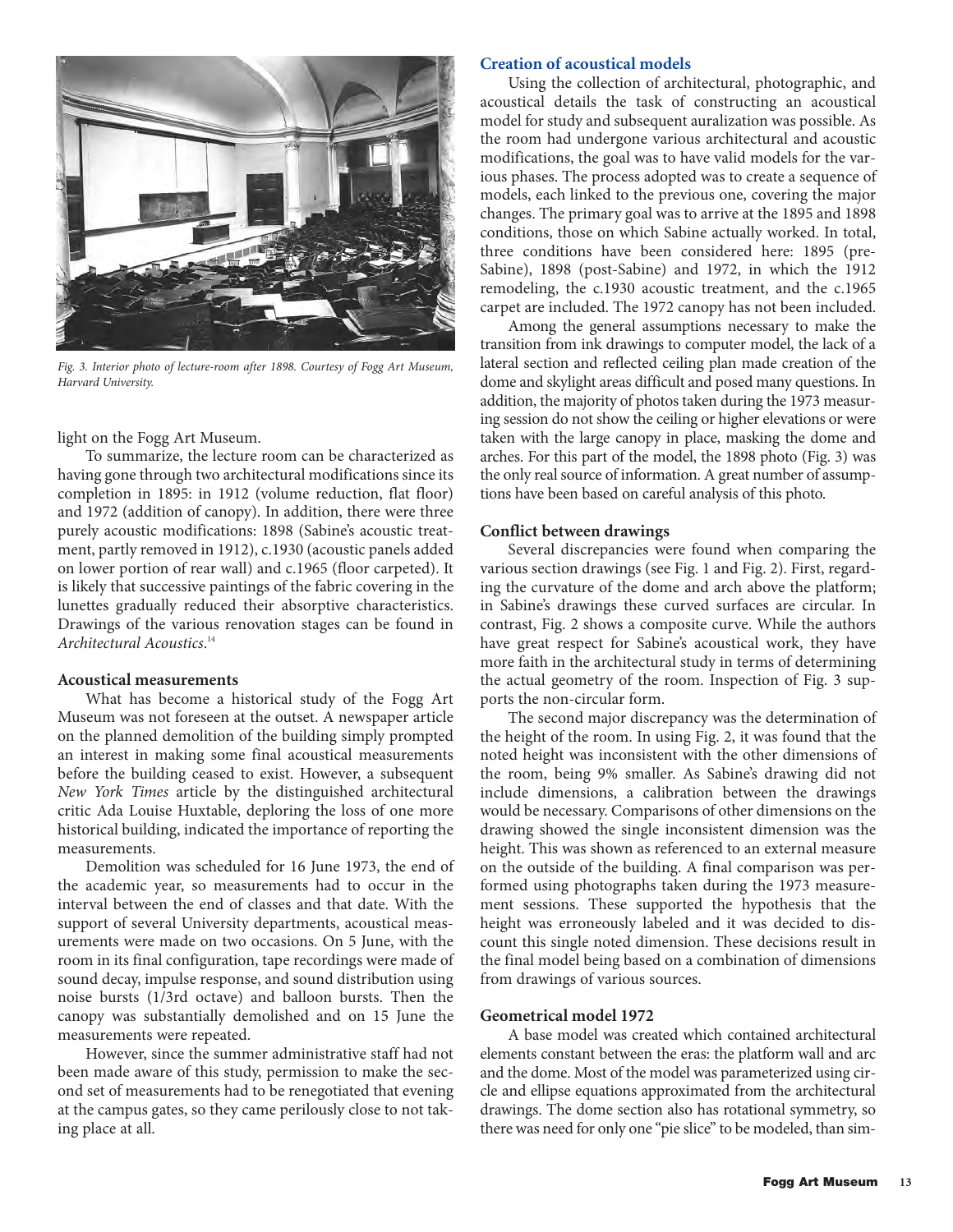ply duplicated. The model is shown in Fig. 4. Source, *A1*, and receiver positions, *01* and *02*, for the measurement session are also shown (see previous section on "Acoustical measurements").

## **Geometrical model 1895**

The earlier era model was created by replacing the flat floor and rear wall (installed in the 1912 renovation) by the original architecture. The model is shown in Fig. 5, including a surface representing the original seating.

During model construction, one of the main resources for verification of the architecture was the singular photo shown in Fig. 3. Comparisons were possible through renderings of the model, where the approximate camera position was recreated (see example in Fig. 6). While the camera properties are not perfectly recreated, one can make certain judgments on the model. The red shaded surfaces, back of the lunettes and between the windows, are those on which Sabine installed acoustic treatment. Certain aspects appear to be slightly in error, though are not considered crucial, such as the tip intersection of the lunettes and dome. A final comparison of interest is with regard to the room volume. The model has an interior volume of 2632 m<sup>3</sup>. This is approximately 4% smaller than Sabine's estimate (see Table 1).

# **Acoustical model calibration**

Aside from the collection of architectural and anecdotal details on the lecture-room, this study includes actual acoustical measures in the room (albeit after several renovations). The approach for this study was to work backwards, from the 1972 room with the corresponding measured data back through the renovations to arrive at the earlier states. Agreement between the model predictions and measurements should provide some confidence in the reconstruction.

Replicating the measurement positions of 1973, the reverberation time (RT) was compared with the model. The measured data exhibited a dip in RT at 500 Hz. Some minor adjustments were made to absorption coefficients (particularly for the ventilation grilles near the skylight) and the diffusion coefficients (to account for the debris of the canopy on the floor during the measurements). The final state of the model using ray tracing techniques (T15 and T30) and traditional Sabine Reverberation Time calculation are compared to the measured data (typically T15 due to low S/N ratios), with results shown in Fig 7. The T15 calculation matches extremely well, with small variations at lower frequencies for T30. Sabine's diffuse field prediction equation is slightly less consistent with the measurement results.

# **Comparison 1895 and 1898**

Using the model characteristics established through the calibration procedure (refinement of the acoustical properties of materials), it was now possible to undo the series of renovations occurring over the time span 1910–1973. Using the pre-renovation models, numerous acoustical parameters can be predicted, as well as the generation of impulse responses for auralization. While the latter is the goal, it is difficult to include them in a printed article. For that reason, several of the acoustical parameter results are presented.



*Fig. 4. Acoustical model, 1972.* 



*Fig. 5. Acoustical model, 1895.* 



*Fig. 6. Interior view of acoustical model, 1985.*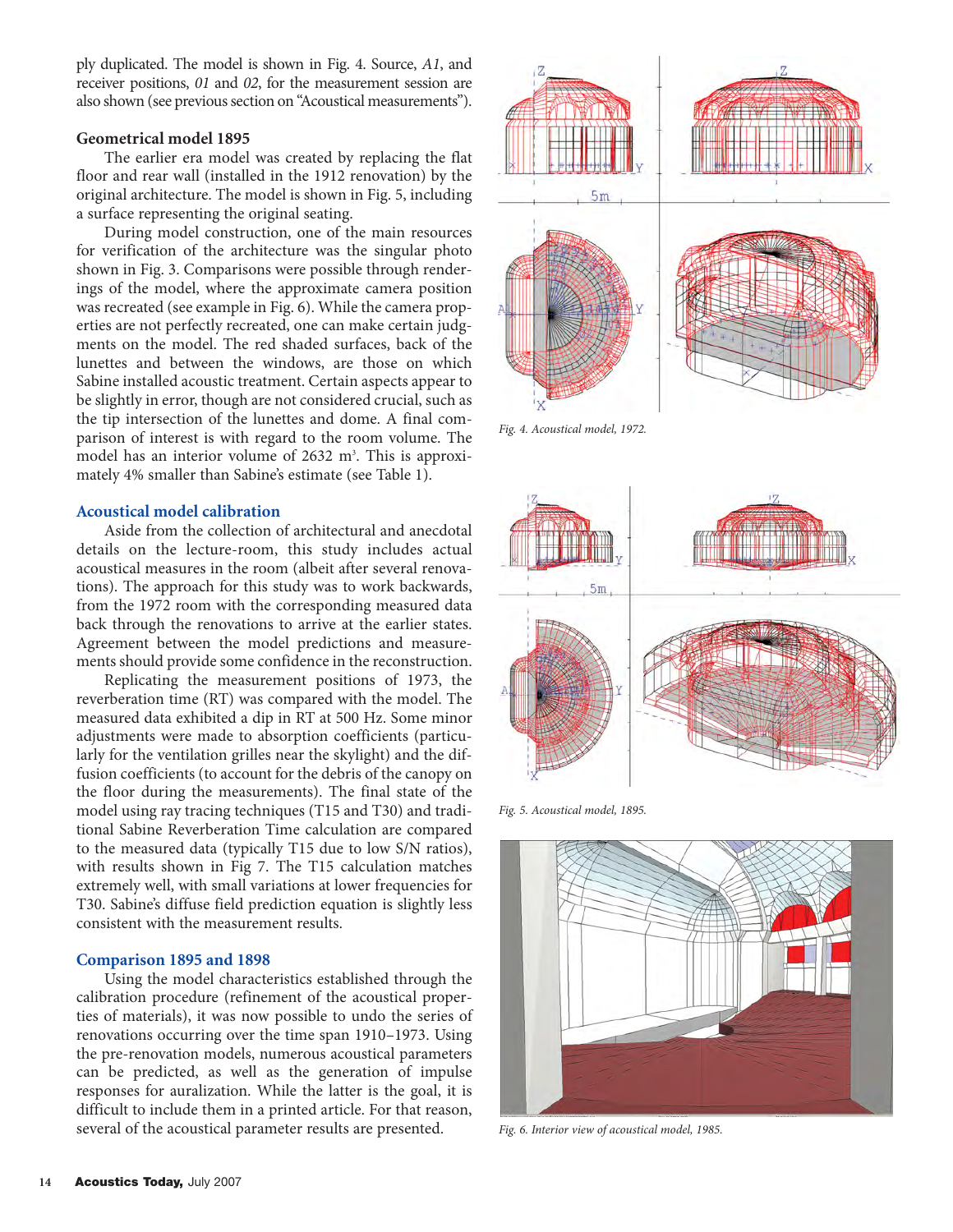

*Fig. 7. Reverberation Time comparison for 1972. Fig. 8. STI Comparison: 1895 and 1898.*

#### **Comparison with Sabine's data**

The fundamental room acoustic parameter is Sabine's reverberation time. Predicted RT values for the models are given in Table 2. These can be compared to Sabine's pure-tone measurement of 5.61 sec at 512 Hz for the 1895 state, representing a difference of only 4%, which is within the tolerance for perceptual and measurement errors.<sup>19</sup> There is also a clear reduction in reverberation time following Sabine's treatment. But, one must note that it does not approach the low values obtained during his scientific study using cushions where he obtained 2.03 sec with all seats covered, and a notable 1.14 sec with 1500 cushions placed throughout the room.<sup>7</sup>

#### **Intelligibility measures**

A parameter of great interest in the context of this room and its use is that of intelligibility. This was cited as the major fault of the room, and the reason for Sabine's involvement. A comparison of the intelligibility before and after Sabine's intervention is presented in Fig. 8. The lack of homogeneity as mentioned by the accounts is clear. While Sabine's treatment seems to have improved the intelligibility near the center of the room (particularly at the rear), there still remained a section of seating (dome radial angle region 20°-40°) with a consistently *BAD/POOR* intelligibility rating. In general, the room would still be classified as having *POOR* intelligibility.

### **Summary**

This study presents the documentary work, as well as the acoustical modeling method, adopted in an attempt to acoustically reconstruct the Fogg Art Museum Lecture room. Using measured data and related published data by Sabine, a calibrated prediction and simulation model has been created. Comparisons of acoustical parameters and impulse responses indicate a valid model. Initial analysis of intelligibility through predictions appears to corroborate the anecdotal evidence for the poor acoustic functioning of the

*Table 2. Predicted reverberation time: 1895 & 1898.*

|                                                                          |  | $125$   250   500   1k   2k   4k |  |  |
|--------------------------------------------------------------------------|--|----------------------------------|--|--|
| T15 1895 3.85 4.49 5.40 5.93 4.77 2.95 1898 3.5 3.26 3.49 3.76 3.34 2.32 |  |                                  |  |  |
|                                                                          |  |                                  |  |  |



hall and its strong lack of homogeneity.

As the goal of this study has been to acoustically explore this historic building, through simulation and auralization, the authors have chosen to make the model files available for educational and academic use. The authors thank Harvard University, Boston Public Library, and Leo Beranek for continued support and Bengt-Inge Dalenbäck of CATT for making the model accessible to the general public (available at www.catt.se/FoggArtMusum.htm). All computer models and simulations were performed using CATT-Acoustic v.8.0c.<sup>20</sup> The authors also thank Kurt Graffy and Larry Tedford for their assistance and particularly for introducing the authors with the purpose of realizing this study. Sabine's *Collected Papers on Acoustics* is available from the Acoustical Society of America and from Peninsula Publishing, Los Altos, California.**AT**

### **References for further reading:**

- <sup>1</sup> B. F. G. Katz and E. A. Wetherill. "Fogg Art Museum Lecture Room, A calibrated recreation of the birthplace of Room Acoustics." *Proceedings Forum Acusticum*, Budapest, 29 August–2 September 2005.
- 2 B. F. G. Katz and E. A. Wetherill, "Fogg Art Museum lecture room: A calibrated recreation of the birthplace of room acoustics," J. Acoust. Soc. Am., **120**(5), 3009(A) (2006).
- 3 K. A. Orcutt, *Personal Collecting Meets Institutional Vision: The Origin of Harvard's Fogg Art Museum* (Oxford University Press, Oxford, 2006).
- 4 Annual report to the Board of Overseers of Harvard University, 1900–1902.
- <sup>5</sup> Boston Daily Advertiser, 18 March 1896.<br><sup>6</sup> Newspaper article HUB ref 1401.2 No.
- Newspaper article, HUB ref. 1401.2 No date or title of publication (possibly student newspaper).
- 7 W. C. Sabine, "Architectural Acoustics: Correction of Acoustical Difficulties". *The* Architectural Quarterly of Harvard University, March 1912. Reprinted in reference 11.
- W. C. Sabine, "Architectural Acoustics," The American Architect and Building News **62**, November 26, 1898. Summarized in reference 11.
- 9 W. D. Orcutt, *Wallace Clement Sabine* (Plimpton, Norwood, MA, 1933).
- <sup>10</sup> L. L. Beranek, "The notebooks of Wallace Clement Sabine," J. Acoust. Soc. Am. **61**(3) 629-639 (1977).
- 11 W. C. Sabine, *Collected Papers on Acoustics* (Peninsula Publishing, Los Altos, CA, 1992).